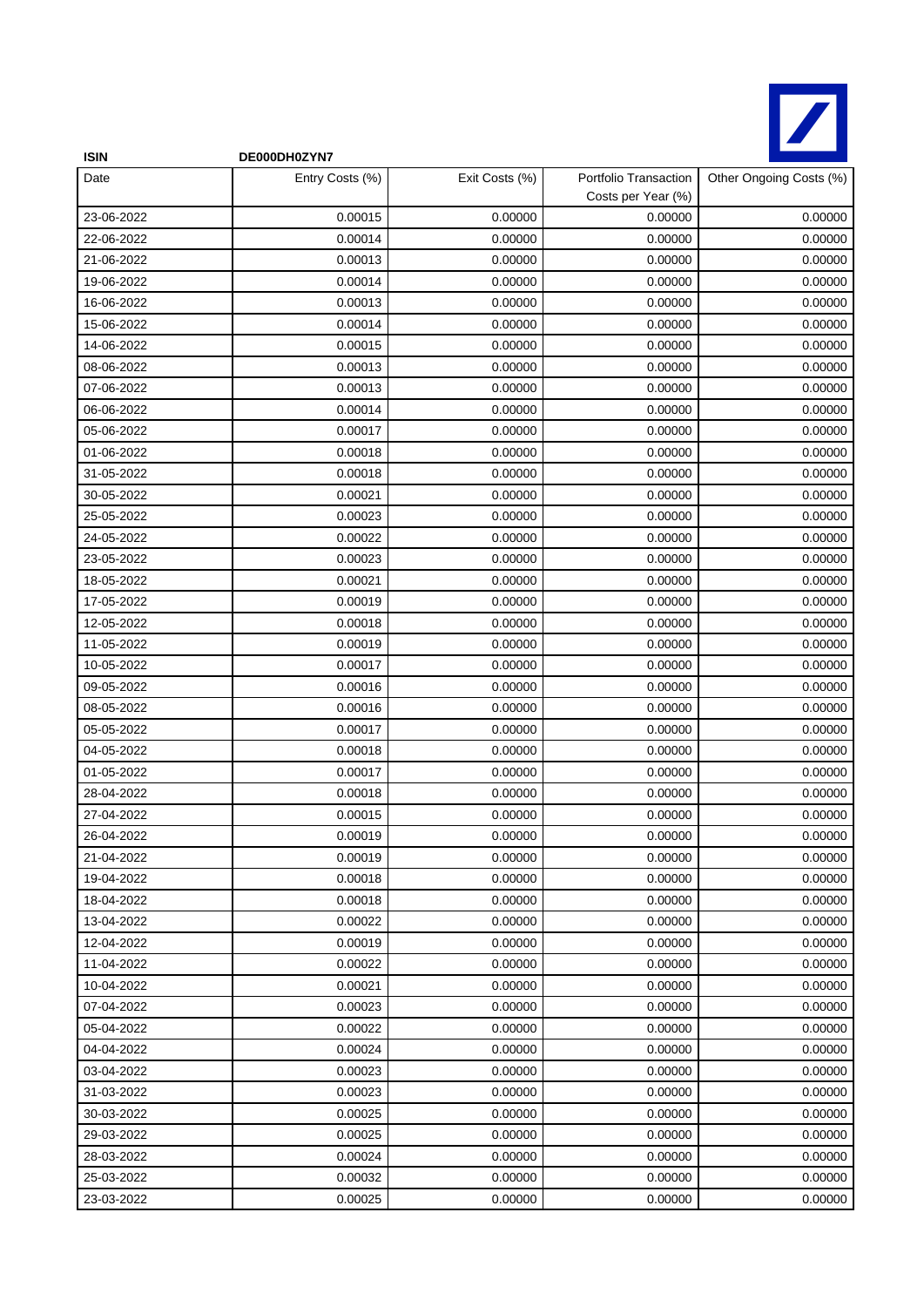| 22-03-2022 | 0.00021 | 0.00000 | 0.00000 | 0.00000 |
|------------|---------|---------|---------|---------|
| 21-03-2022 | 0.00024 | 0.00000 | 0.00000 | 0.00000 |
| 18-03-2022 | 0.00025 | 0.00000 | 0.00000 | 0.00000 |
| 17-03-2022 | 0.00024 | 0.00000 | 0.00000 | 0.00000 |
| 16-03-2022 | 0.00020 | 0.00000 | 0.00000 | 0.00000 |
| 15-03-2022 | 0.00018 | 0.00000 | 0.00000 | 0.00000 |
| 14-03-2022 | 0.00018 | 0.00000 | 0.00000 | 0.00000 |
| 11-03-2022 | 0.00017 | 0.00000 | 0.00000 | 0.00000 |
| 10-03-2022 | 0.00019 | 0.00000 | 0.00000 | 0.00000 |
| 09-03-2022 | 0.00018 | 0.00000 | 0.00000 | 0.00000 |
| 08-03-2022 | 0.00016 | 0.00000 | 0.00000 | 0.00000 |
| 07-03-2022 | 0.00014 | 0.00000 | 0.00000 | 0.00000 |
| 04-03-2022 | 0.00019 | 0.00000 | 0.00000 | 0.00000 |
| 03-03-2022 | 0.00017 | 0.00000 | 0.00000 | 0.00000 |
| 02-03-2022 | 0.00016 | 0.00000 | 0.00000 | 0.00000 |
| 01-03-2022 | 0.00021 | 0.00000 | 0.00000 | 0.00000 |
| 28-02-2022 | 0.00021 | 0.00000 | 0.00000 | 0.00000 |
| 25-02-2022 | 0.00022 | 0.00000 | 0.00000 | 0.00000 |
| 24-02-2022 | 0.00024 | 0.00000 | 0.00000 | 0.00000 |
| 23-02-2022 | 0.00023 | 0.00000 | 0.00000 | 0.00000 |
| 21-02-2022 | 0.00020 | 0.00000 | 0.00000 | 0.00000 |
| 18-02-2022 | 0.00019 | 0.00000 | 0.00000 | 0.00000 |
| 17-02-2022 | 0.00023 | 0.00000 | 0.00000 | 0.00000 |
| 16-02-2022 | 0.00018 | 0.00000 | 0.00000 | 0.00000 |
| 15-02-2022 | 0.00018 | 0.00000 | 0.00000 | 0.00000 |
| 14-02-2022 | 0.00022 | 0.00000 | 0.00000 | 0.00000 |
| 11-02-2022 | 0.00018 | 0.00000 | 0.00000 | 0.00000 |
| 10-02-2022 | 0.00015 | 0.00000 | 0.00000 | 0.00000 |
| 09-02-2022 | 0.00017 | 0.00000 | 0.00000 | 0.00000 |
| 08-02-2022 | 0.00017 | 0.00000 | 0.00000 | 0.00000 |
| 04-02-2022 | 0.00019 | 0.00000 | 0.00000 | 0.00000 |
| 03-02-2022 | 0.00015 | 0.00000 | 0.00000 | 0.00000 |
| 02-02-2022 | 2.04118 | 0.00000 | 0.00000 | 0.00000 |
| 01-02-2022 | 2.38057 | 0.00000 | 0.00000 | 0.00000 |
| 28-01-2022 | 1.82196 | 0.00000 | 0.00000 | 0.00000 |
| 27-01-2022 | 1.61581 | 0.00000 | 0.00000 | 0.00000 |
| 26-01-2022 | 1.25325 | 0.00000 | 0.00000 | 0.00000 |
| 25-01-2022 | 1.44888 | 0.00000 | 0.00000 | 0.00000 |
| 24-01-2022 | 1.25908 | 0.00000 | 0.00000 | 0.00000 |
| 20-01-2022 | 1.55688 | 0.00000 | 0.00000 | 0.00000 |
| 19-01-2022 | 1.75370 | 0.00000 | 0.00000 | 0.00000 |
| 18-01-2022 | 1.62981 | 0.00000 | 0.00000 | 0.00000 |
| 17-01-2022 | 1.27861 | 0.00000 | 0.00000 | 0.00000 |
| 14-01-2022 | 1.88260 | 0.00000 | 0.00000 | 0.00000 |
| 13-01-2022 | 1.81588 | 0.00000 | 0.00000 | 0.00000 |
| 12-01-2022 | 1.56301 | 0.00000 | 0.00000 | 0.00000 |
| 11-01-2022 | 1.37310 | 0.00000 | 0.00000 | 0.00000 |
| 06-01-2022 | 1.44316 | 0.00000 | 0.00000 | 0.00000 |
| 05-01-2022 | 1.63322 | 0.00000 | 0.00000 | 0.00000 |
| 04-01-2022 | 1.28419 | 0.00000 | 0.00000 | 0.00000 |
| 03-01-2022 | 1.41237 | 0.00000 | 0.00000 | 0.00000 |
| 28-12-2021 | 1.45343 | 0.00000 | 0.00000 | 0.00000 |
| 22-12-2021 | 1.20722 | 0.00000 | 0.00000 | 0.00000 |